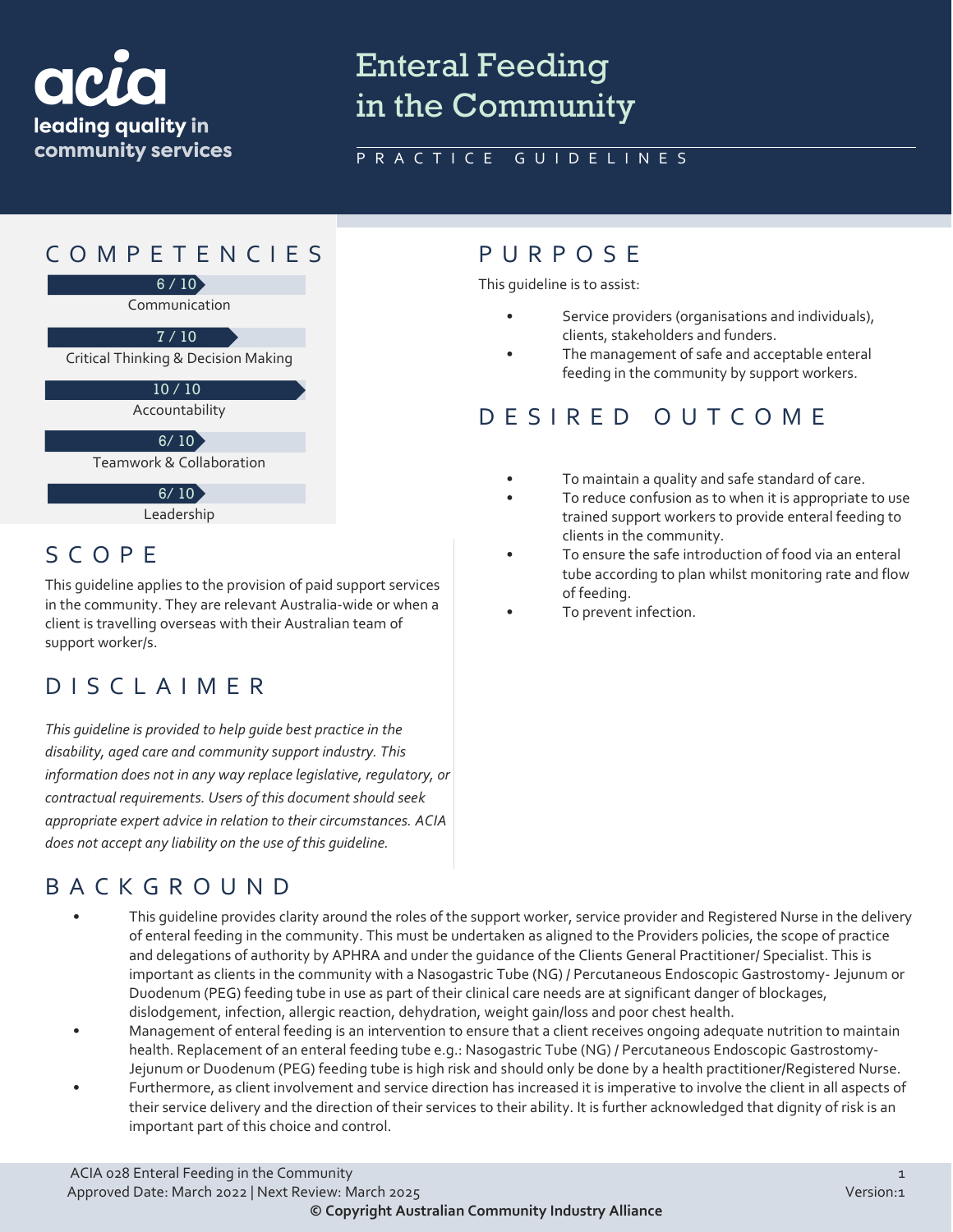#### DEFINITIONS & SUPPORTING INFORMATIO N

**Support Worker** - A paid person who assists people to perform tasks of daily living so as to participate in social, family and community activities in the person's home and their community. Support Workers have been commonly known in the past as attendant care worker, disability worker, aged care worker, community worker, homecare worker, care worker or paid carer.

**Service Provider** - Organisation or person accountable for the delivery of supports to Clients.

**Carer** - a person that provides supports to the Client at no cost (generally family or friend).

**Client** means the service user, participant, user, care recipient, consumer or person receiving the nursing or support services.

**Plan** means a Service Plan, Support Plan or Individual Plan (however titled – the plan) is a document developed in response to a request for service. It is developed by a Registered Nurse or a person deemed competent by the provider from the service provider, prior to the commencement of service delivery. It outlines the expected outcomes of the requested care/services and the tasks, duties and interventions required to meet the care and service needs of the client (within the parameters of the funding program). The plan guides and directs the individual support worker or Registered Nurse in their day-to- day delivery of the services.

**Registered Nurse** means a person who has completed the prescribed educational preparation, demonstrated competence for practice, and is registered and licensed with the Australian Health Practitioner Regulation Agency (AHPRA) as a Registered Nurse.

**Competent** means having been trained and assessed by a Registered Nurse or enrolled nurse or approved assessor as competent to safely and appropriately perform a specified task.

**Enteral Feeding** means a method of supplying nutrients directly into the gastrointestinal tract. (Best & Hitchings, 2010; Burch, 2018; Evans & White, 2020; Kumpf & Tillman, 2012; Nawaz & Tulunay-Ugur, 2018; NSW Health, 2014; Smith, 2013)

**Infection Control** means infection prevention and control measures aim to ensure the protection of those who might be vulnerable to acquiring an infection both in the general community and while receiving care due to health problems, in a range of settings. The basic principle of infection prevention and control is hygiene.

**Medication** means any substance which is supplied by a pharmacist or doctor or dispensed by a pharmacist on the prescription of a doctor, or supplied directly by the doctor, and has a label attached to it. The term also includes any over the counter medication or natural therapy products.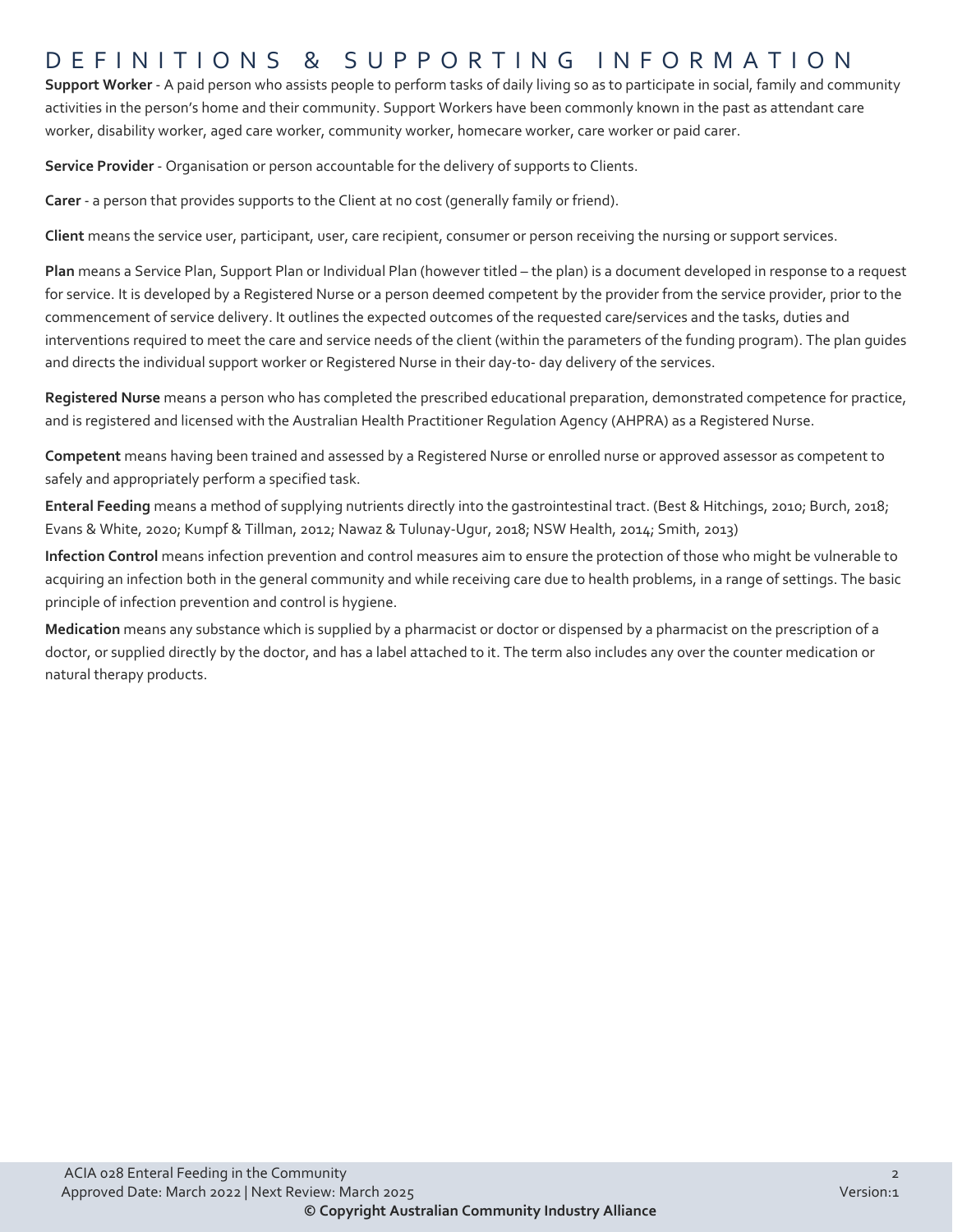## GUIDELINE

Service Provider

- As a part of any support service delivered by support workers the service provider will:
	- o Assess initial support needs with the client. Consider also their psychological needs and engage with the client to access specialist help/advice (if necessary)
	- o Determine the areas of peg feeding care that the support worker may attend
	- o Develop plans with identified outcomes, the person developing the plan with the client MUST be trained and deemed competent to develop a support plan
	- o Provide written procedures to guide the support worker re the care of a client with a peg feed in relation to: -
	- o escalation of unexpected issues such as weight gains or losses,
	- o dehydration
	- o allergic reactions
	- o poor chest health
	- o malfunction in the enteral tube (blockage/dislodgement/leak)
	- o dysreflexia
	- o infection control
- Identify education needs for support workers. Provide relevant competency-based education and assessment processes for the support worker/s to ensure they are competent to perform the prescribed duties, tasks, interventions and escalation in relation to incidents
- Provide clear indicators to identify potential or actual complications and the actions that staff are to follow in each case. Staff managing enteral feeding need to be competent in these processes for each individual.
- Provide access to infection control guidelines/policies and procedures in addition to adequate supplies of personal protective equipment (PPE) to assist the support worker in minimising the risk of infection when providing support to the client who has an enteral feeding tube
- The support plan for care and management of a peg feed should be clearly documented in the home and only changed following regular review by a medical practitioner or a Registered Nurse. Related policies and procedures should be made available to support workers
- Monitor, review, evaluate and adapt support plans as required for the service, with the involvement of the client
- It is recommended that support worker duties be delivered under the direction and supervision of a Registered Nurse
- Service by a Registered Nurse. A Registered Nurse is required to:
	- o Change the enteral feeding tube within the specified timeframe, document and report any changes by exception

#### Support Workers

- Support workers may NOT:
	- o Perform any duties that must be attended to by a Registered Nurse
- Support Workers may:
	- o Perform any task on the plan, apart from those that must be performed by a Registered Nurse (or other suitably assessed person), after having completed competency training and being signed off as competent in the task by the service provider.
- Support workers must:
	- o Follow the support plan as provided by the service provider
	- o Report to their supervisor of any changes or variations for advice and guidance
	- o Escalate any concerns to the service provider/Registered Nurse/ Specialist Health Professional /Doctor immediately
	- o Not change or deviate from the plan
	- o Identify, and report to their supervisor, any gaps in their ability to deliver the required service including difficulties in completing the tasks within the allocated time

#### **Enteral Feeding**

- Enteral nutrition support, also known as "enteral feeding" refers to the introduction of a nutritionally complete liquid formula directly into the stomach or small intestine via a tube.
- Enteral feeding must be prescribed by a Dietitian in consultation with the clients treating Doctor.
- Delivery of prescribed enteral feeding must only occur within the relevant scope of practice and delegation authority.
- Documentation of the prescribed enteral feeding is to be managed through Client Record, including the full regime and its daily administration.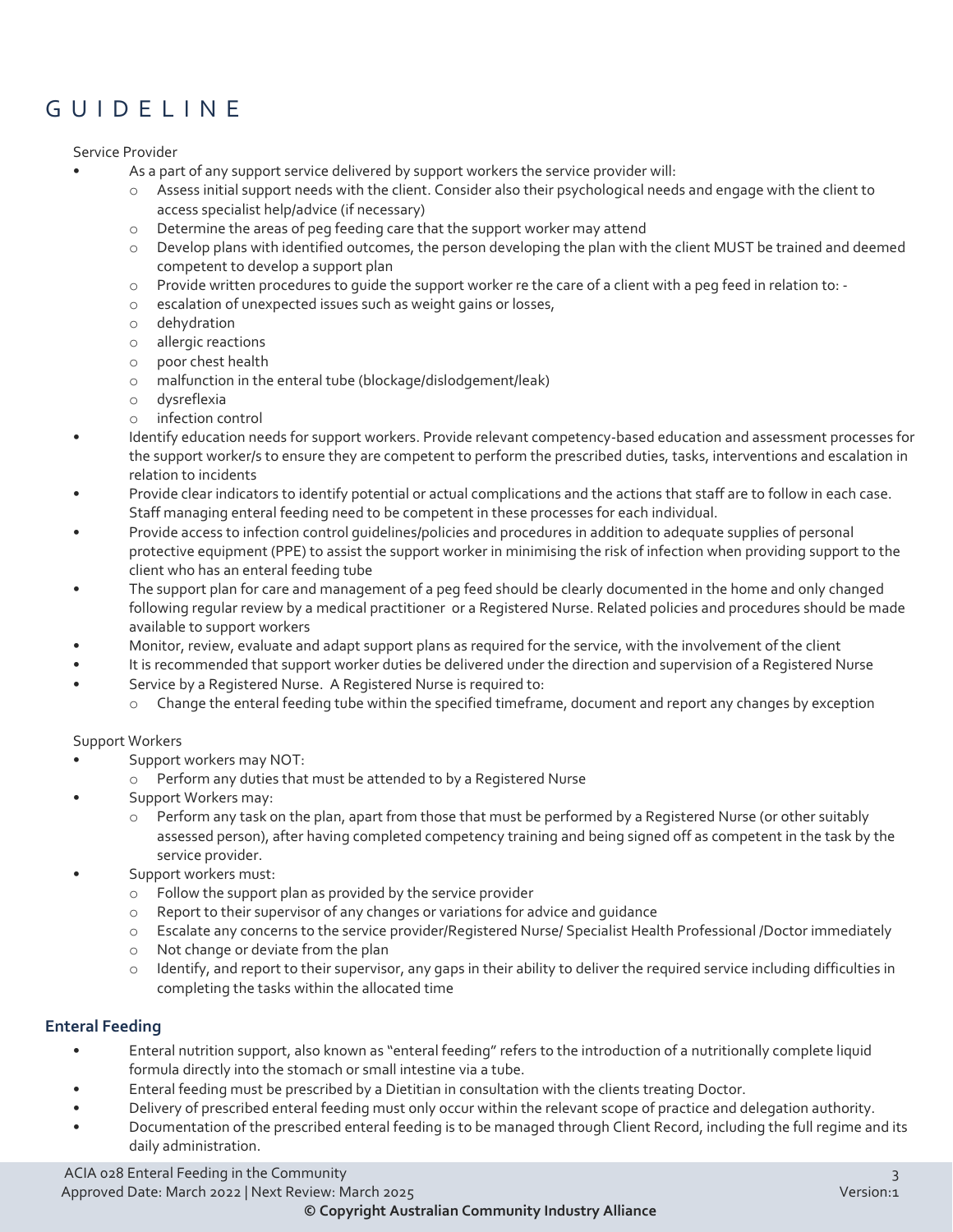- If clients are receiving supplementary oral intake, in addition to their enteral feeds, this must be undertaken under supervision of a Registered Nurse.
- Clients requiring enteral nutrition are to be assessed by a Medical Practitioner and reviewed regularly by Dietitian.
- Enteral feeds can be administered using a ready-to-hang feeding system ('closed system') or decanted ('open system') into a feeding bag or syringe. Pre-packaged, ready-to-use feeding formulae should be used in preference to those which require decanting, reconstituting or diluting. Use of pre-packaged, ready-to-use feeding formulae decreases bacterial contamination of the formula and has been demonstrated to be more cost-effective. Feeding regimes are either continuous or intermittent. Feeds are either delivered by bolus, gravity flow or using pump-control.
- Only equipment dedicated to enteral feeding is to be used, with an individual set of feeding equipment to be used for each client.
- A syringe is to be used to administer water (including for flushing), bolus enteral feed and medication, or to unblock the gastrostomy tube; smaller syringes are not be used as the extra pressure from a smaller syringe could rupture the tube.

Enteral feeding must be prescribed by a Dietitian in consultation with the clients treating Doctor.

- Delivery of prescribed enteral feeding must only occur within the relevant scope of practice and delegation authority.
- Documentation of the prescribed enteral feeding is to be managed through Client Record, including the full regime and its daily administration.
- If clients are receiving supplementary oral intake, in addition to their enteral feeds, this must be undertaken under close supervision of a Registered Nurse.

#### **Naso-Gastric Feeding**

- The naso-gastric feeding tube is inserted through the nose and is advanced until it reaches the stomach. Different-sized tubes may be used. In certain cases the tube can be passed down the nose and advanced into the small bowel: this is called a naso-jejunum tube. There are various ways of administering the feed:
	- $\circ$  bolus administers the feed solution over a 15-20 minute period several times a day;
	- $\circ$  intermittent gravity drip administers the feed solution over 30-60 minutes several times a day;
	- o continuous administers the feed solution over a period of between 8-24 hours.
- These methods may be used in combination and will involve the use of an enteral feeding pump or gravity drip. Each episode of delivery is tailored to individual needs.
- Using a 'clean procedure' the tube is connected to the bag of feed solution. The feed is then either pumped in or dripped by gravity.

#### **Total Parental Nutrition**

Total Parenteral Nutrition will be conducted as per procedural guidelines to minimise the risk of metabolic imbalances, infections and emboli. Procedures are implemented, maintained and evaluated.

- The client receiving Total Parenteral Nutrition should be under the continuing care of a dietitian.
- All Total Parenteral Nutrition solutions must be ordered in writing and signed by the client's medical practitioner.
- Strict aseptic technique must be observed at all times.
- A written protocol should be developed for monitoring the client's electrolytes, BSLs, temperature, urinalysis, weight and other observations as required.
- There will usually need to be liaison with a hospital or clinic for backup support.
- Total Parenteral Nutrition solutions should be ordered and stored according to local requirements.
- Total Parenteral Nutrition bags should be checked by two competent staff (or observer which may be the client) before administration.
- The Total Parenteral Nutrition solution should administered by a volumetric pump at the prescribed rate. Regular monitoring of pump rate and volumes should occur.
- The Total Parenteral Nutrition solution and line should be changed every 24 hours to minimise risk of infection. This should occur as a set time every day.
- Mouth care should be undertaken regularly to prevent and detect breakdown of the mucosa.
- Each episode of delivery is tailored to individual needs.

#### **Stoma Management**

- Procedures are in place to ensure that stoma management is effectively planned, implemented and evaluated.
- Monitor skin around stoma for excoriation.